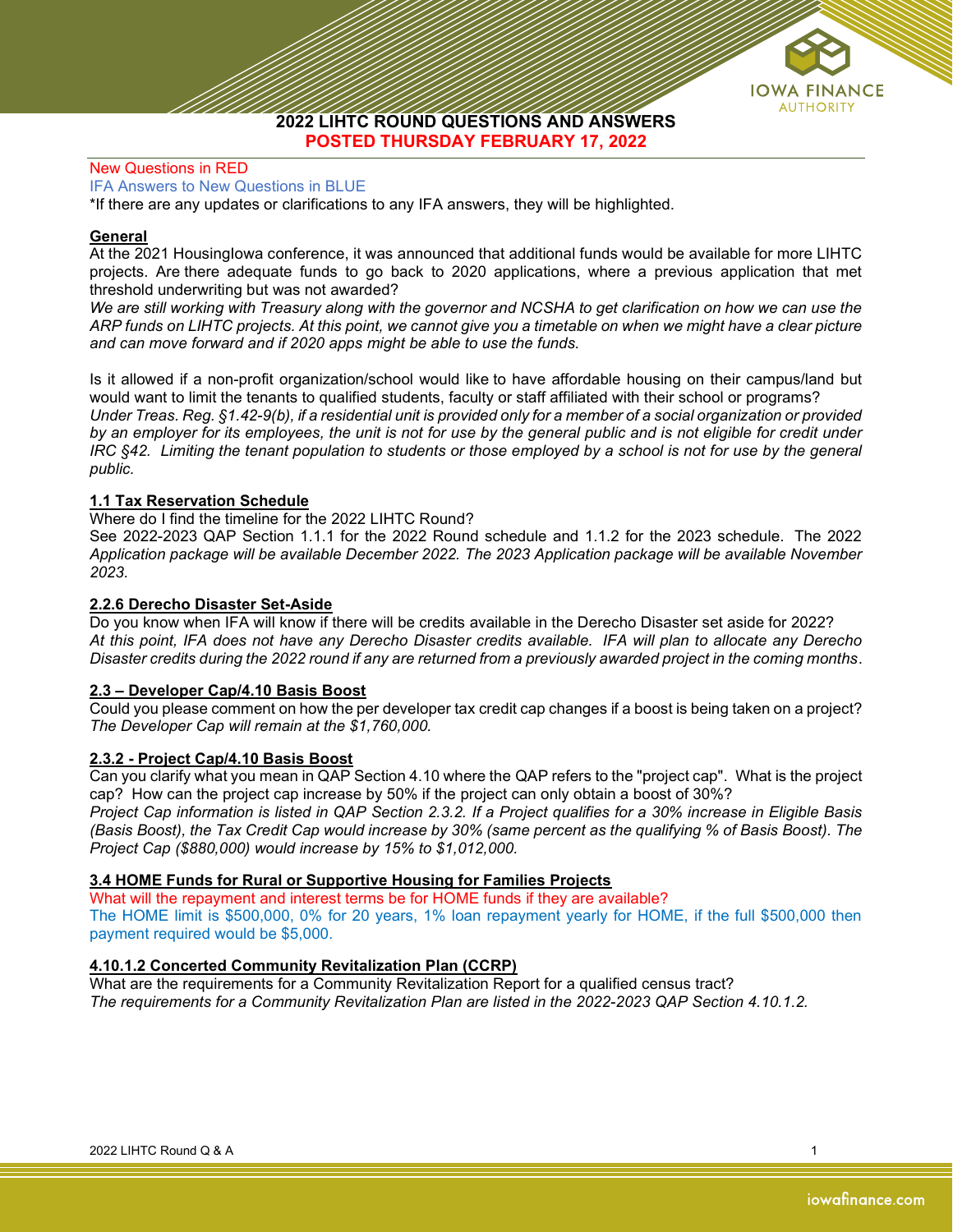

# 4.1.9 Gap Financing

Could you please clarify Section 4.1.9? It says that no other funding source shall be used to fill a gap in financing. Does that mean if we have a deferred developer fee, that we can't replace it with another source later if one is identified? Also, it seems to disqualify any other source of financing such as historic tax credits, HOME, abatement loan, etc. Is this accurate?

If a funding gap occurs during the threshold Application deficiency review, the funding gap will be filled by either deferred developer fee or general partner loan. After the project is awarded, the funding gap may be filled with other financing sources, if available.

## 4.6.4 Professional and Other Fees

Could you please clarify and provide IFA's interpretation of what Professional and Other fees would be considered reduction in developer fees?

This section is referring to attorney, architect, or other professional fees where there is an identity of interest with the developer or general partner.

### 5.3.1 New Applicant

Is there mandatory annual developer training for the 2022 round?

Developer training is not required for the 2022-2023 Rounds. It is recommended that new Applicants attend an in-person meeting with the LIHTC manager to review the QAP and the Application process prior to submitting an application.

### 6.1.5 Supportive Housing for Families

In the event a project is not selected in the Supportive Housing Set Aside, will the maximum credit level for that project decrease from \$1,012,000 to \$880,000?

The QAP states the maximum amount for the Supportive Housing Set-Aside is \$1,012,000; however, 2.3.2 lists the Project cap which is \$880,000. To receive the \$1,012,000, whether in a set-aside or in general pool, the Project would need to receive the full 30% Basis Boost which would provide for a 15% increase in the \$880,000 which is the \$1,012,000. Refer to 4.10 of the QAP.

To be clear, projects not applying under the Supportive Housing for Families set aside cannot go for the Supportive Housing points. But if a project applying under the Supportive Housing set-aside does not get funded in that setaside and goes on to apply in the general set-aside, they would be eligible for the points?

Correct. Supportive service points are only available to projects that apply for and qualify under the Supportive Service Set-Aside. This is further explained in the 2022 Appendix A.

### 6.2.2 Iowa Opportunity Index Census Tracts

Some of the listed Opportunity Index Census Tracts do not appear on the 2020 Census Tract Map but do appear on the 2010 Census Tract Map. Which Census Tract Map (2010 or 2020) should we be using to obtain points in this category?

IFA will continue to use the 2010 Census Tract information for the 2022 Round.

### 6.2.3 Scattered Sites Projects

In the scattered site definition will "similar Units" be considered similar if both sites have 2-, 3-, and 4-bedroom units, but one site has units in a rowhouse 2 story layout, and the second site has the unit designed to be all on one floor in a more traditional type of apartment?

IFA would consider this example having similar Units.

### 6.2.4 Acq/Rehab Projects in Underserved Cities

Can an acq./rehab project in an underserved city receive these points if the project will also contain 2 new buildings on different sites (scattered site project)?

All buildings of the Project must be acq/rehab to be eligible for points.

### 6.2.7 Public Transportation

How do I determine what is public transportation in Iowa? Iowa Department of Transportation (DOT) has the following link to all Iowa Public Transportation Systems: Maps and listings for Iowa's 35 public transit systems | Iowa DOT

If dial-a-ride services are available, in addition to fix-route services can they count for points? No, dial-a-ride services only count for scoring in areas that do not provide fixed route services.

2022 LIHTC Round Q & A 2